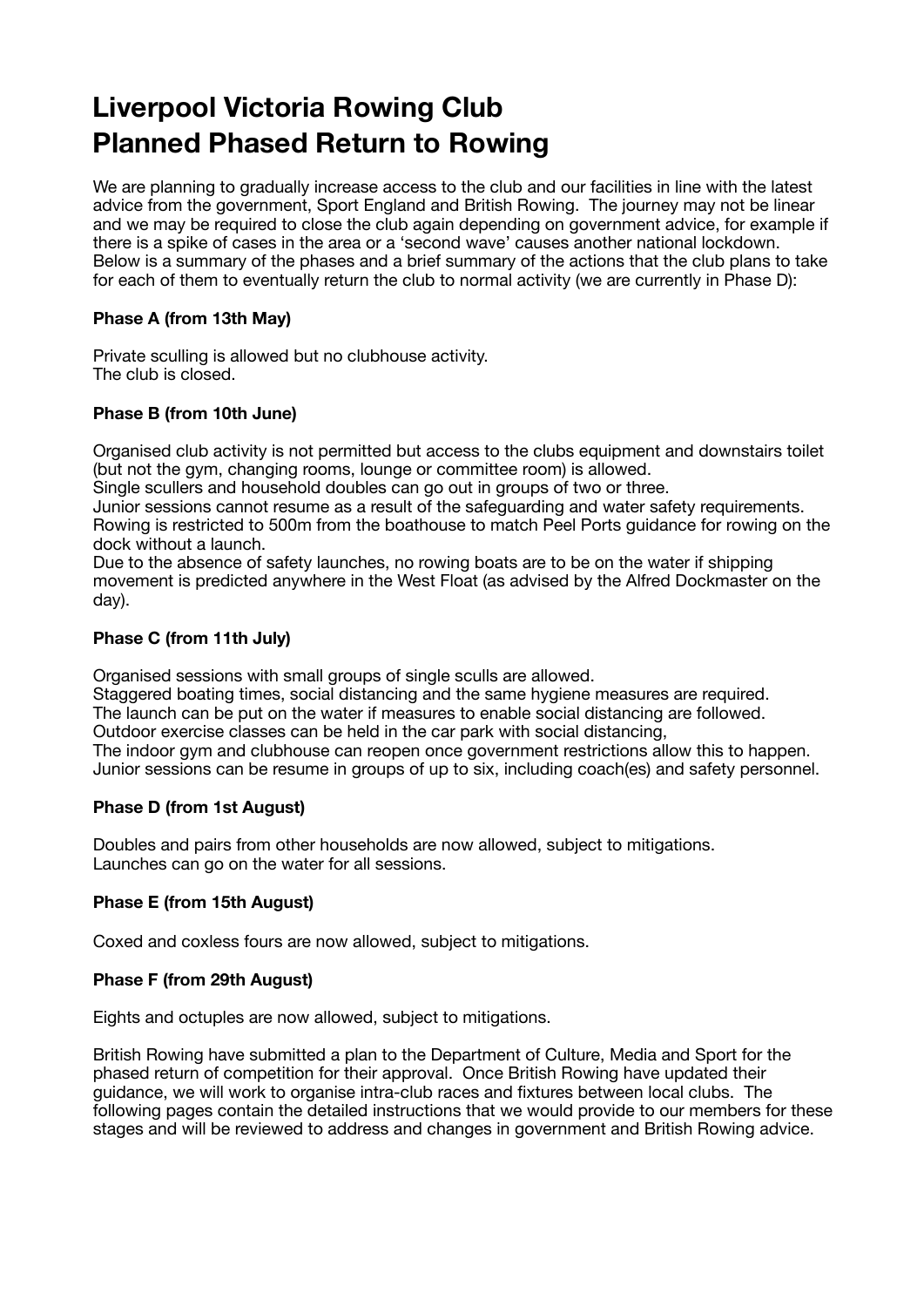# **Plan for Phase D (Water Sessions)**

## **1. Before rowing**

- a) Make sure that you have checked the latest communication from the club and the government to make sure that their advice has not changed.
- b) Each Saturday the captaincy team will provide a list of available sessions for the adult squads to book the following week.
- c) The junior co-ordinators will invite junior members to attend junior sessions.
- d) Each session will last for a maximum of 90 minutes from arrival at the club to leaving the site. Punctuality is key to this working so make sure that you arrive as close as possible to the time before your session is due to start.
- e) Only single sculls, double sculls, coulees pairs and virus boats can be booked by individuals. Larger boats may only be used by members from the same household.
- f) Do not visit the club if you are currently shielding or have been advised to shield by the government.
- g) If you are not booked to row, coach or be land or safety support for a session please do not visit the club. Parents and guardians of juniors can remain in their cars and observe the session from a distance but must stay away from the clubhouse and stage areas.
- h) The slots will be booked on a first come, first served policy.
- i) The amount of slots that each individual can book each week will be based upon demand and be decided by the captaincy team (for adults) and junior co-ordinators (for juniors).
- j) A Coronavirus parental consent form will be distributed to the parents of junior members. This must be completed and returned to the junior co-ordinator before any junior member is allowed to take part in their first session under the current Coronavirus restrictions.
- k) The adult squads can book a session by e-mailing [captain@lvrc.co.uk,](mailto:captain@lvrc.co.uk) the junior squads will be invited to attend sessions by a junior co-ordinator.

## **2. Social Distancing Instructions**

- a) Maintain social distancing of 2m between people who are not members of your household when possible. Even when rowing as a crew, 2m distancing must be maintained when not in the boat, for example when carrying it to the water.
- b) If necessary, you can reduce this to 1m if you wear a face mask to mitigate the increased risk of transmission.
- c) Physical contact between rowers is not permitted.
- d) There will be a maximum of twelve people involved in any session.
- e) Each session will have a designated key holder who will open and lock up the boathouse and a person designated as land support.
- f) Use of the changing rooms is not permitted. Please contact a member of the captaincy team or junior co-ordinators if you have a disability that requires their use and we will be happy to arrange access.
- g) When getting the launch on the water, all members involved must take hold of the launch on the designated points, marked with tape, to ensure that they are socially distancing and are wearing a face mask.
- h) You can get someone to help carry your boat but must maintain social distancing.
- i) All rowers must have left the boathouse at the end of their session, so that there will be no overlap of rowers. A key holder can hand over to a new key holder between sessions whilst maintaining social distancing.
- j) Remain inside your car until the last sculler has left the boathouse to ensure that there is no overlap of sessions. The person on land support will indicate when you can leave your car.
- k) When parking your car, make sure that vehicle is parked away from other vehicles (we have three car parks) and there is space to enter and exit your vehicle whilst observing social distancing guidelines.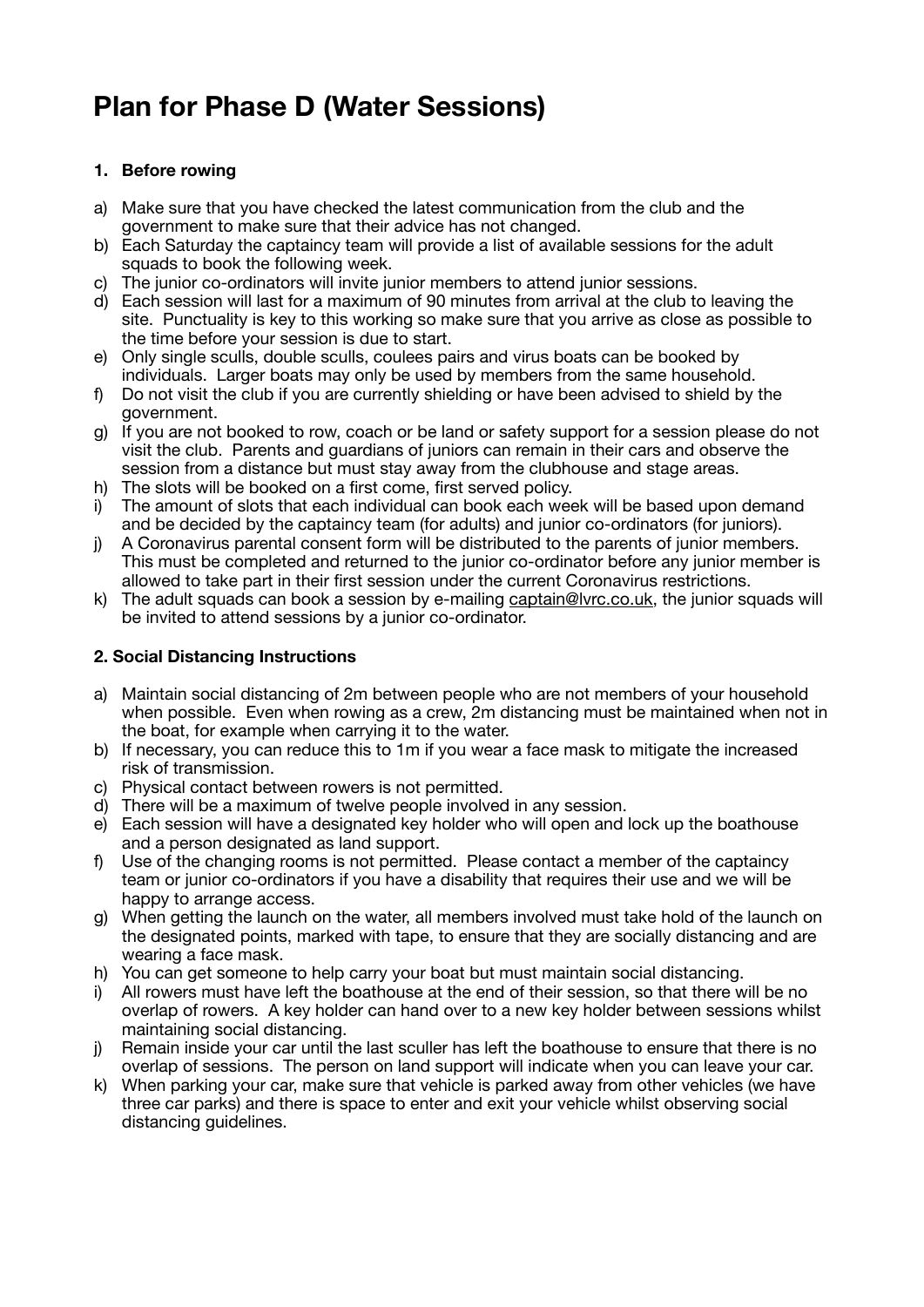### **3. Hygiene Safety Instructions**

- a) Hand sanitiser will be provided at the entrance to the boathouse. Use it immediately after entering the boathouse and at the end of the session.
- b) All boats, including the seats, riggers, runners and shoes; and blades, including the handles and spoons, must be washed with soapy water and disinfectant BEFORE and AFTER use.
- c) After putting the boat back on the rack, wipe down the bow ball and any parts the boat that you have been in contact with to carry it there.
- d) After the end of each session with a launch, the engine must be cleaned out and the seats, handle bars, steering wheel, gear lever and any other surfaces that the driver has been in contact with must be sprayed with disinfectant and washed.
- e) Only use the downstairs toilet in an emergency and wipe town the toilet and sink, using the provided wipes, afterwards.
- f) Do not travel to the club if you have any symptoms of COVID-19, a new and persistent cough, high temperature and loss of taste or smell.
- g) Use disinfectant and blue paper roll to clean doorhandles, taps, roller shutters and any other surfaces that you have touched in the boathouse as you leave.
- h) Arrive with a full bottle of water for personal use.
- i) Take all personal belongings with you at the end of the session.
- j) If you test positive for COVID-19 and have recently been spending time at the club, you must contact a member of the captaincy team (adult squad) or junior co-ordinator (junior squad).

#### **4. Water Safety Instructions**

- a) Upon arrival at the boathouse, carry out a personal risk assessment to whether it is safe to go out without a safety launch on the water. Take into account the actual water conditions, your fitness level and your experience in a single scull. The coach will have this responsibility during junior sessions.
- b) Before boating, you must phone the dock master and the session is cancelled if there is any shipping movement expected in your time slot.
- c) All launches must be contain Grade 1 PPE for the crew (mask, gloves and apron) and a spare mask to use in the event that they need to rescue someone. As the primary purpose of a safety launch is to rescue people, the crew must wear the PPE at all times to be ready to immediately respond to any situation.
- d) The crew of the safety launch must sit at opposite ends of the boat to maximise social distancing. As they will both be wearing PPE, the 'one metre plus' rule will apply.
- e) Only essential first aid should be applied and PPE must be worn. This includes a mask for both parties and gloves for the person administering first aid.

#### **5. Crew Rowing Instructions**

- a) Crews should remain as fixed as possible and people should not be rowing in multiple crews to limit the spread of the disease. Only row in a double with someone that you anticipate being in the crew that you choose to rowing this winter.
- b) All rowers must carry and clean their own oars and part of the boat. You must not touch any part of the boat (including the riggers, seats and footplates) or blades used by another rower.
- c) 2m distancing must be maintained at all times when not in the boat.
- d) The whole crew must row together to make sure that their bodies remain for enough apart and the time that the boat is kept still must be kept to a minimum.
- e) There should be no shouting or talking in the boat to limit the risk of the virus being transmitted through moisture droplets.

All club rules that existed before the COVID-19 restrictions still apply and should be followed in addition to the plan set out in this document.

These rules are made to protect the health of both of our members and the wider public. If you are found to be deliberately breaking these rules, we will operate on a three strikes system. The first strike will be a written warning, the second strike will be another written warning and the suspension of access to the club for two weeks. After a third strike, you will be barred from the clubs facilities until the pandemic is over at least.